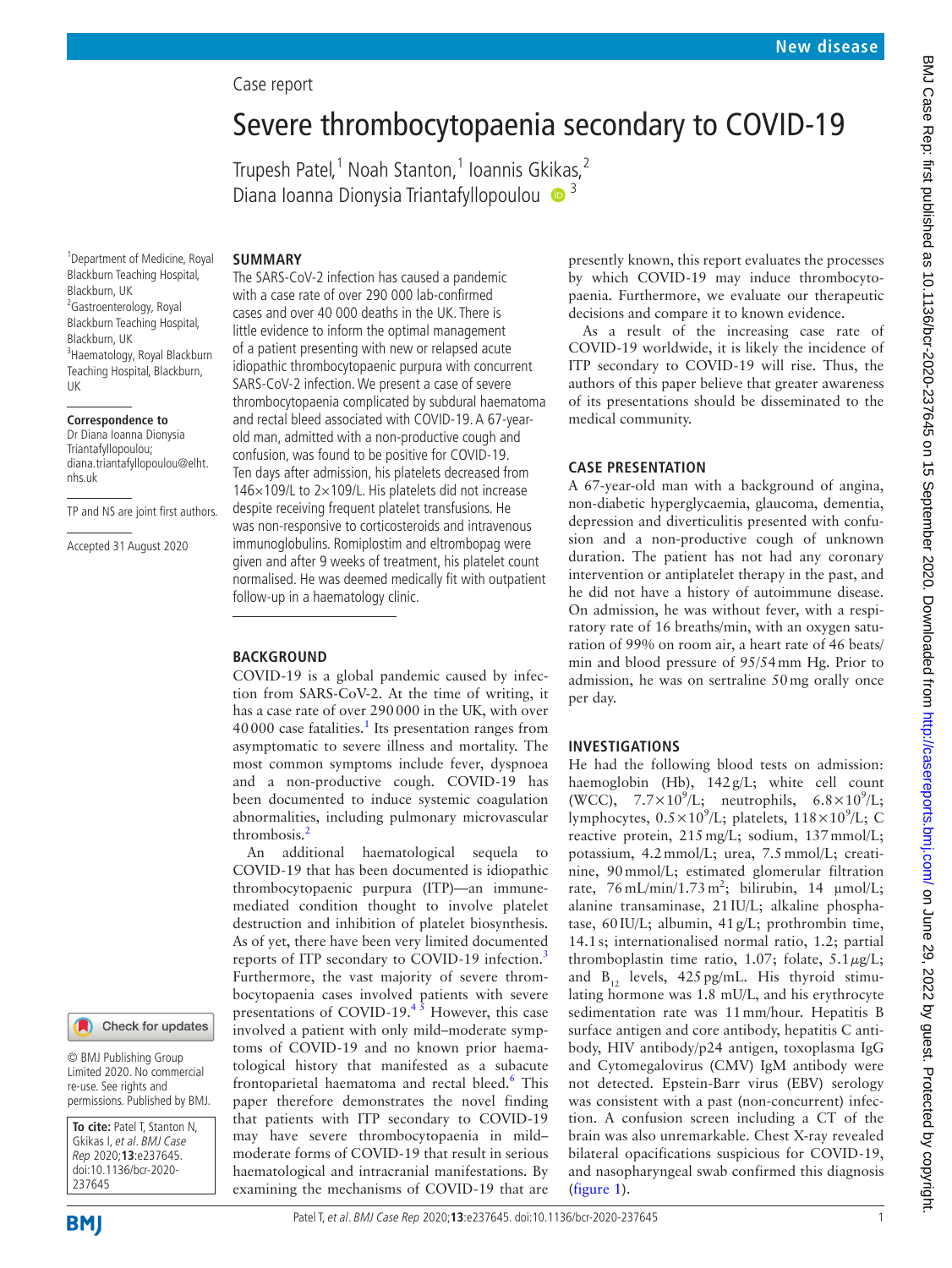

**Figure 1** Chest X-ray revealed bilateral opacifications that were suspicious for COVID-19.

### <span id="page-1-0"></span>**DIFFERENTIAL DIAGNOSIS**

In response to his thrombocytopaenia, the haematology team was consulted and a preliminary diagnosis of ITP was established secondary to COVID-19, as the rest of the cell lines in his full blood count were normal. D-dimer and other coagulation studies did not suggest disseminated intravascular coagulation. A viral screen ruled out a viral-induced thrombocytopaenia.

# **TREATMENT**

The patient was initially treated for COVID-19 with secondary delirium. He was mildly symptomatic for COVID-19 for about the first 14 days of his admission. However, throughout this period, he was without fever and had no additional oxygen requirements. On day 10, the patient experienced an isolated episode of rectal bleeding but was haemodynamically stable, and it resolved with tranexamic acid. A new set of bloods on the same day revealed an Hb of  $121 \text{ g/L}$ , WCC of  $3.3 \times 10^9$  L and platelets of  $5 \times 10^9$ /L. A peripheral smear was performed [\(figure](#page-1-1) 2).

The patient was started on prednisolone (1mg/kg) and intravenous (IV) immunoglobulins. Daily monitoring of Hb and platelets were recommended. On day 13 twice daily platelet transfusions were initiated as the platelet count had dropped significantly  $(2 \times 10^9$ /L). These platelet transfusions continued throughout his admission. On day 15, prednisolone was tapered due to potential adverse effects on the concurrent COVID-19 infection and because the patient did not have a good response regarding his platelet count. On the same day, the patient had a witnessed fall without head injury. Due to the persistent

<span id="page-1-1"></span>

**Figure 2** Peripheral smear.

<span id="page-1-2"></span>**Figure 3** MRI of the head revealed a subacute subdural haematoma with possible evidence of encephalitis.

confusion and an unremarkable CT of the head on admission, an MRI of the head was performed on day 23, which revealed a subacute subdural haematoma with possible evidence of encephalitis ([figure](#page-1-2) 3). Due to the subdural haematoma, advice was given from haematology to aim for an Hb count above 80g/L and a platelet count above  $100\times10^9$ /L.

A lumbar puncture was requested to confirm encephalitis but had to be abandoned due to patient non-compliance, even though his platelet count was above the necessary threshold to perform safely. Daily platelet counts did not rise above  $32 \times 10^9$ /L, and on day 22, steroids were stopped and eltrombopag was started. The patient's response to eltrombopag was limited as the patient had found it difficult to swallow tablets and thus was stopped. Subcutaneous romiplostim was started on day 26. His Hb declined from 142g/L on admission to a steady level of between 80 and 100g/L; the patient's anaemia was considered to be iron deficiency anaemia due to the rectal bleed. This was managed from day 32 with the introduction of intravenous iron. The source of the patient's confusion was diagnostically difficult to identify. As described initially, it was believed to be a delirium secondary to COVID-19. However, when his confusion persisted despite recovery from infection, a provisional diagnosis of acute psychosis was made. Finally, after consultation with the psychiatric team and from collateral histories, it was thought more likely to be a deterioration of his dementia. On day 38, the platelet count dropped to  $53 \times 10^9$ /L. From day 54 onwards, the dose of romiplostim was titrated up to gain benefit; however, the platelets still remained around  $36 \times 10^9$ /L. A bone marrow (BM) biopsy was attempted but unfortunately had to be abandoned due to patient non-compliance.

# **OUTCOME AND FOLLOW-UP**

On day 66, platelet count increased to  $423 \times 10^9$ /L and romiplostim was stopped, with a plan to be restarted if the platelet count dropped below  $150 \times 10^9$ /L. Platelet count had been stable for over 7 days, and the patient is now being considered as medically fit, with haematological and psychiatric follow-up.

### **DISCUSSION**

ITP is an autoimmune condition which involves the autoimmune destruction of the body's own platelets, resulting in thrombocytopaenia (platelets <  $100 \times 10^9$ /L). Its presentation ranges from asymptomatic to purpura or, in severe cases, epistaxis or fatal haemorrhaging. Acute ITP is thought to be triggered by viral infections including HIV, Hepatitis C (HCV), CMV, EBV and Varicella Zoster virus  $(VZV)$ .<sup>[7](#page-3-5)</sup> Its treatment includes antiviral therapy, glucocorticoids, intravenous immunoglobulins and thrombopoietin receptor agonists (TPO-RAs).<sup>[8](#page-3-6)</sup> There are relatively few cases of reported ITP secondary to SARS-CoV-2 in the UK as compared with the Chinese population. $9$  The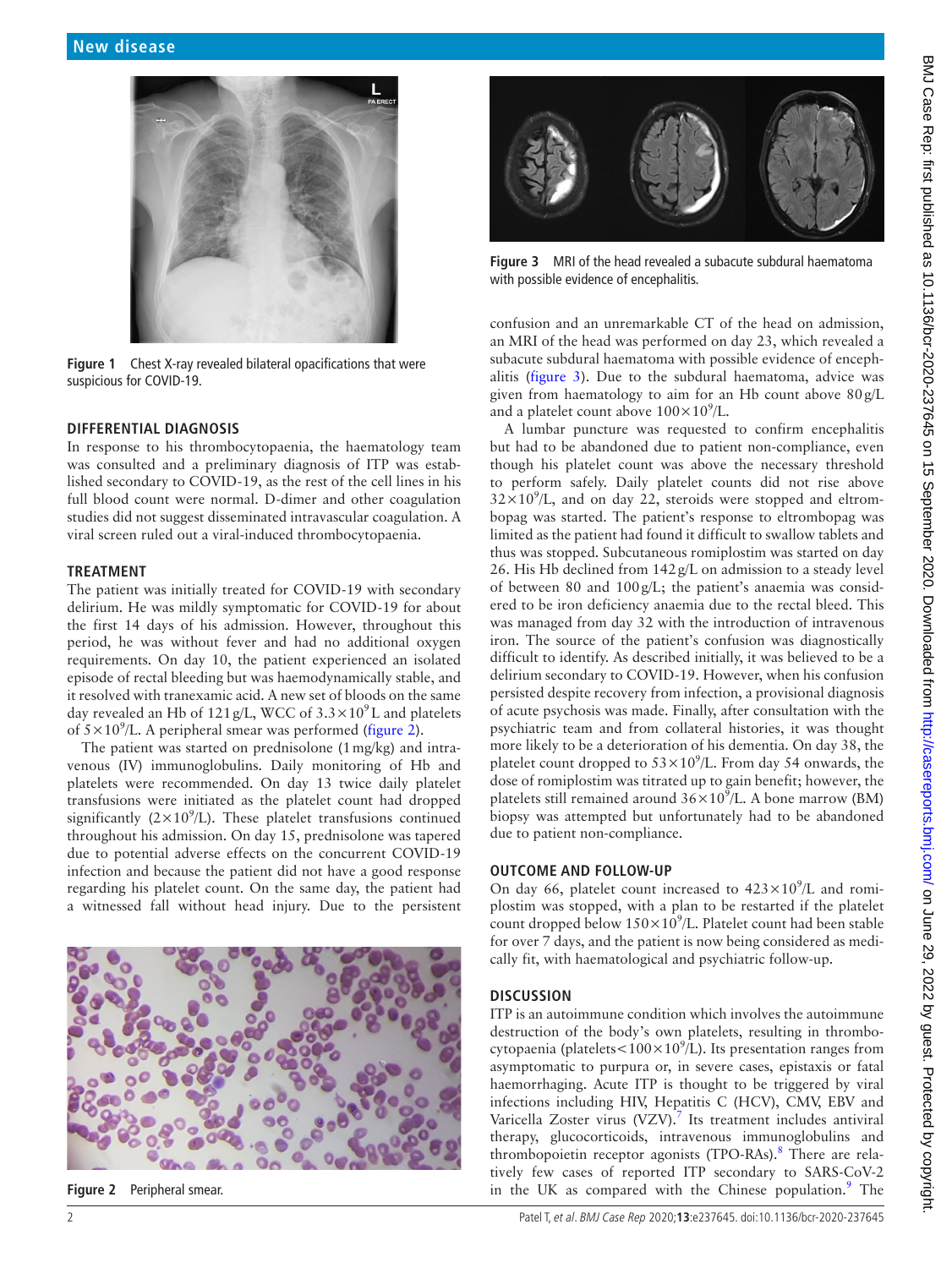Although megakaryocytes (MKs) originate in the BM, it is believed that they translocate via the bloodstream to extra-BM sites. As a result, there are three main areas for thrombopoiesis, first in the BM. $^{10}$  This involves megakaryoblast formation into demarcation membrane systems via endomitosis, before they mature and result in platelet release. MKs are found in the extravascular space on the abluminal side of sinus endothelial cells and possibly project platelets into the lumens of sinusoids.<sup>[10](#page-3-8)</sup> Second, there are proposals that thrombopoiesis occurs in the bloodstream. It has even suggested that the final stages of platelet maturation occur exclusively in the blood circulation.<sup>11</sup> Third, thrombopoiesis occurs in the lungs. There are many studies that have reported the presence of MKs in lung vessels, but their significance to thrombopoiesis in health and disease have been controversial. First described by Aschoff, it was proposed that MKs originate in the BM and migrate via the bloodstream to the lungs, where due to their size they would become embedded in the pulmonary vasculature and become platelets.<sup>12</sup> It is estimated that 250000 MKs enter the lung from the bloodstream per hour.<sup>10</sup> Platelet counts are greater in the pulmonary vein and artery, and 10-fold more abundant than in the aorta, providing evidence for pulmonary thrombopoiesis.<sup>13</sup> <sup>14</sup> MKs have also been found abundantly in the lungs in diagnostic and forensic autopsies.[15](#page-3-12) There is now evidence to suggest that the lung uses a distinct mechanism of proplatelet release from intravascular MKs (of extrapulmonary origin) in the lung microcirculation. Furthermore, mature and immature MKs and haematopoietic progenitors may reside in reservoirs in pulmonary extravascular spaces. If thrombocytopaenia develops, these cells can migrate intracellularly to restore levels of platelets.<sup>15</sup> There remains, however, controversy as to the proportion of biogenesis that occurs in the lungs relative to the BM and bloodstream. However, evidence exists that the lungs may be responsible for up to 50% platelet biogenesis.<sup>16</sup>

There have been multiple proposed mechanisms for how COVID-19 causes thrombocytopaenia.<sup>17</sup> The first mechanism is through a cytokine storm and macrophage activation which possibly results in decreased haematopoietic progenitor cells. The second mechanism is by direct infection of haematopoietic and BM stromal cells. The third mechanism is by lung injury—there are several proposals for how the final mechanism may occur. This includes platelet activation, aggregation and microthrombi formation, resulting in increased platelet consumption.<sup>[18](#page-3-15)</sup> It may also include persistent hypertension and hypoxaemia, which result in areas of lung fibrosis, and therefore less surface area for platelet biogenesis.<sup>17</sup> The fourth mechanism is via an increase in autoantibodies resulting in platelet destruction: SARS-specific IgG antibodies are produced in the late acute stage (at around 2 weeks) and gradually increase with the course of the disease.<sup>[19](#page-3-16)</sup> As the thrombocytopaenia was first recorded in our case in the latter disease stages on day 10, we propose that autoantibody platelet destruction may be a prominent mechanism.

We describe a patient with COVID-19 with secondary ITP, presenting with a subacute subdural haematoma. This is the first documented example of a patient with only mild–moderate COVID-19 symptoms with a secondary subdural haematoma. This was not considered secondary to his fall as no head injury

was sustained. The cause of the rectal bleed was unknown as the patient would not tolerate a sigmoidoscopy. Therefore, this could be attributable to his diverticulosis or a spontaneous bleed secondary to ITP. Furthermore, our case reiterates the finding that thrombocytopaenia can occur at a late presentation following the onset of COVID-19—in our case, occurring on day 10.<sup>[5 20](#page-3-17)</sup> The patient's platelet count in December 2019 was  $152\times10^9$ /L and therefore he did not have thrombocytopaenia before admission. Platelet autoantibodies were not requested as evidence suggests they do not seem to direct treatment. If they were negative, the diagnosis could still be ITP.

According to the UK practical guidance for the management of adults with immune thrombocytopaenia during the COVID-19 pandemic, there is little evidence to inform the optimal management of a patient presenting with new or relapsed acute  $ITP<sup>3</sup>$  $ITP<sup>3</sup>$  $ITP<sup>3</sup>$ In our case of newly diagnosed ITP and concomitant infection by SARS-CoV-2, the treatment dilemma was pronounced. The prothrombotic risk of COVID-19 needed to be balanced between the prohaemorrhagic risk from ITP. The patient received platelets because he experienced rectal and intracranial bleeds. After reviewing the blood film, there was no evidence of schistocytes to suggest thrombotic thrombocytopaenic purpura, and therefore there was no risk of arterial thrombosis and subsequent death from giving platelet transfusions. It is well known that steroids as first-line treatment need to be avoided if there are alternative treatment options.<sup>[21](#page-3-18)</sup> There is concern about secondary infection and higher risk of mortality, but a recent study of patients with Middle East respiratory syndrome (MERS) receiving corticosteroids showed delayed clearance of MERS-CoV from the lower respiratory tract and no effect of corticosteroids on mortality.<sup>[22](#page-3-19)</sup> Following the limited evidence for the treatment of ITP secondary to COVID-19, steroid therapy was attempted as first-line treatment. However after 14 days, prednisolone was stopped due to a poor response and concerns regarding infection/mortality risk. Intravenous immunoglobulin was attempted second-line but was relatively ineffective at increasing platelet counts. There is an even greater paucity of evidence regarding their effectiveness in these cases.<sup>[3](#page-3-2)</sup> Regarding the TPO-RAs, eltrombopag and romiplostim, there is concern in terms of their prothrombotic potential. In a systematic review of trials for TPO-RAs versus controls, the former were found to have higher rates of thromboembolic events.<sup>23</sup> The prescription of eltrombopag was inconsistent due to the patient's difficulty swallowing the tablets. In our case, the response to romiplostim was initially very limited; however, the patient slowly responded, and it was stopped after 33 days, following a return to normal platelet count. This prolonged lag between the initiation of ITP treatment and the resolution of thrombocytopaenia appears contrary to the mild–moderate presentation of COVID-19. In fact, such a

# **Learning points**

- ► COVID-19 presents clinicians with diagnostic dilemmas that require a systematic investigatory work-up.
- ► Proposals for the exact mechanisms by which SARS-CoV-2 infection induces thrombocytopaenia are not fully understood and require further research.
- $\blacktriangleright$  Further quidance regarding the management of idiopathic thrombocytopaenic purpura secondary to COVID-19 is required.
- ► Haematological manifestations may be present regardless of the severity of COVID-19 and should be examined thoroughly.